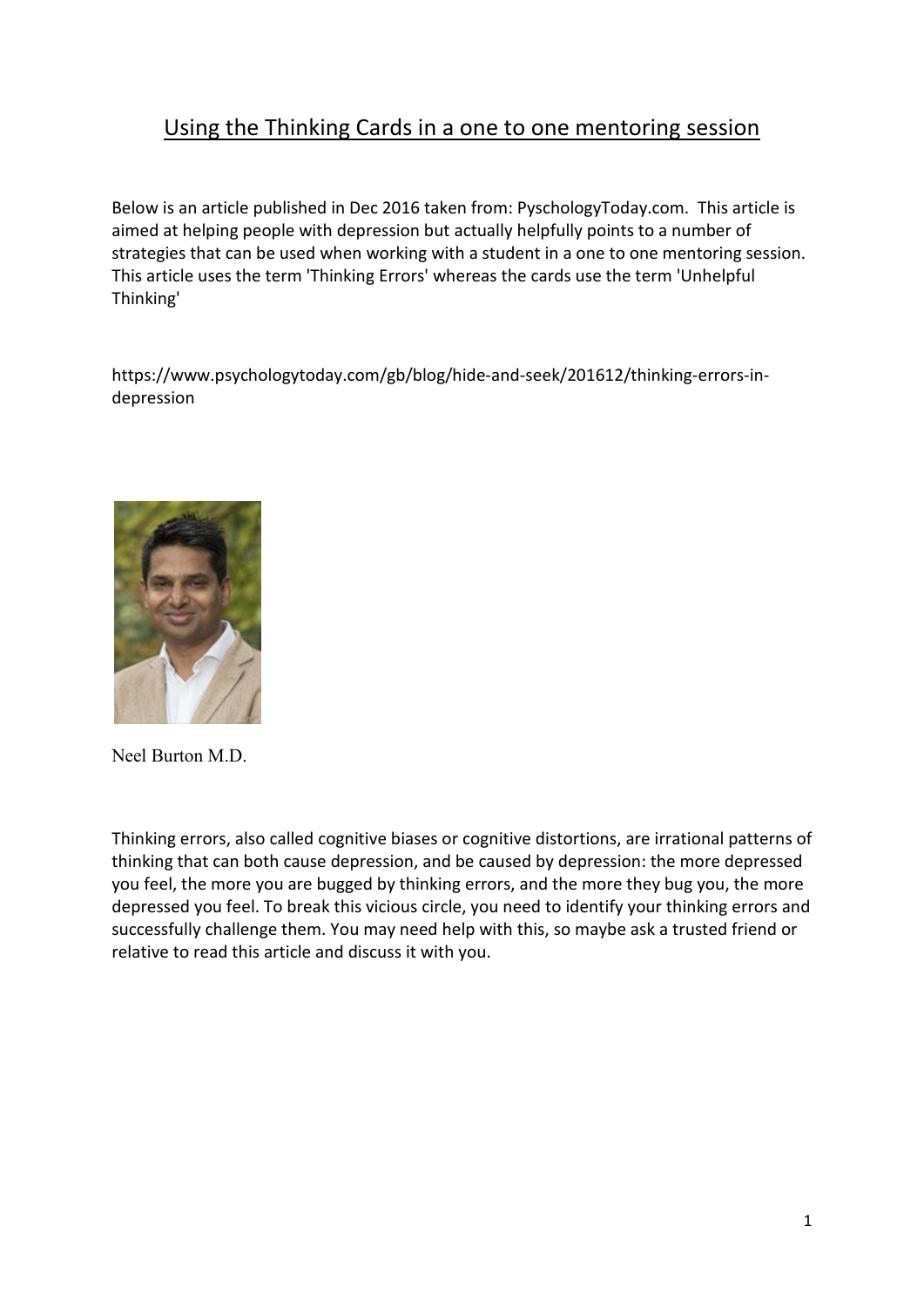Seven common thinking errors in depression are:

1. Arbitrary inference: drawing a conclusion in the absence of supporting evidence e.g.

*The whole world hates me.*

Questions to challenge arbitrary inference:

- Why do I say that?
- Why would that be the case?
- Can I think of anything that goes against this statement?
- Is anyone else in the same predicament?

2. Over-generalization: drawing a conclusion on the basis of very limited evidence e.g.

*My sister did not come to visit me. The whole world hates me.*

Questions to challenge over-generalization:

- Could there be other ways of explaining my evidence?
- Is my evidence strong enough to warrant that conclusion?
- Is my conclusion too broad?
- Can I think of anything that goes against my conclusion?

3. Magnification and minimization: over- or under-estimating the importance or significance of an event e.g.

*Now that my cat is dead, I'll never have anything to look forward to.*

Questions to challenge magnification and minimization:

- Has this ever happened to me before? How did I cope?
- How would other people cope in a similar situation?
- What are some of the other good things in my life?
- Am I seeing this in the right perspective?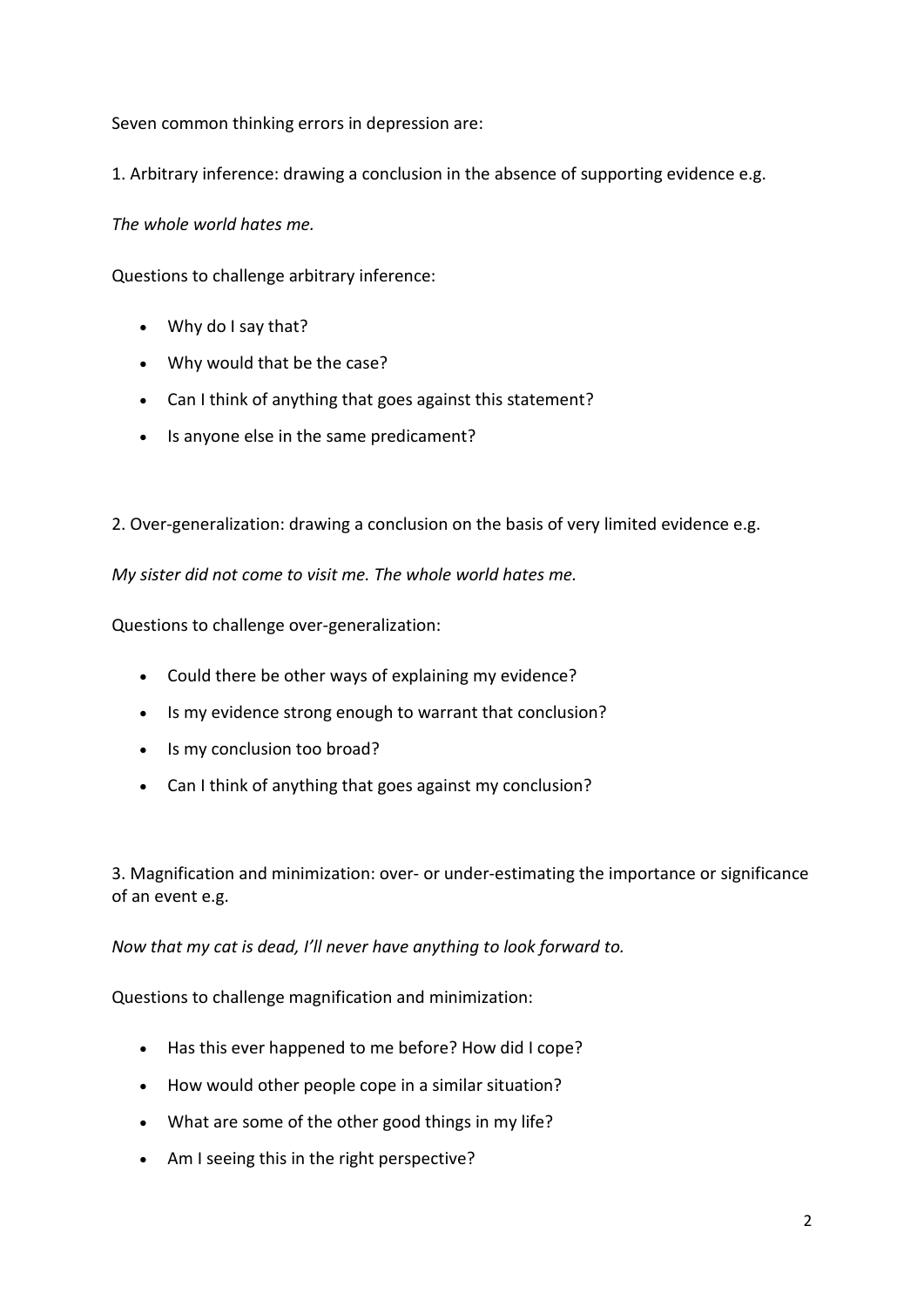4. Selective abstraction: focusing on a single negative event or condition to the exclusion of other, more positive ones e.g.

The nurse hates me. She gave me an annoyed look three days ago. (But never mind that she spent an hour with me this morning.)

Questions to challenge selective abstraction:

- Why would this be the case?
- Am I looking at all the evidence?
- Are there some more positive things that I can focus on?
- What are other people telling me?

## 5. Dichotomous thinking: 'all or nothing' thinking e.g.

*If he doesn't come to see me today, then he doesn't love me.*

Questions to challenge dichotomous thinking:

- Could there be any other reasons? (What else could have held him back?)
- Does it have to mean that?
- Is it really all black and white? Or could there be shades of grey?
- Can I think of anything that goes against my conclusion?

## 6. Personalization: relating independent events to oneself e.g.

*The nurse went on holiday because she was fed up with me.*

Questions to challenge personalization:

- Are there any other possible explanations?
- Is my explanation the most likely explanation?
- What evidence do I have for this?
- Am I reading too much into things?